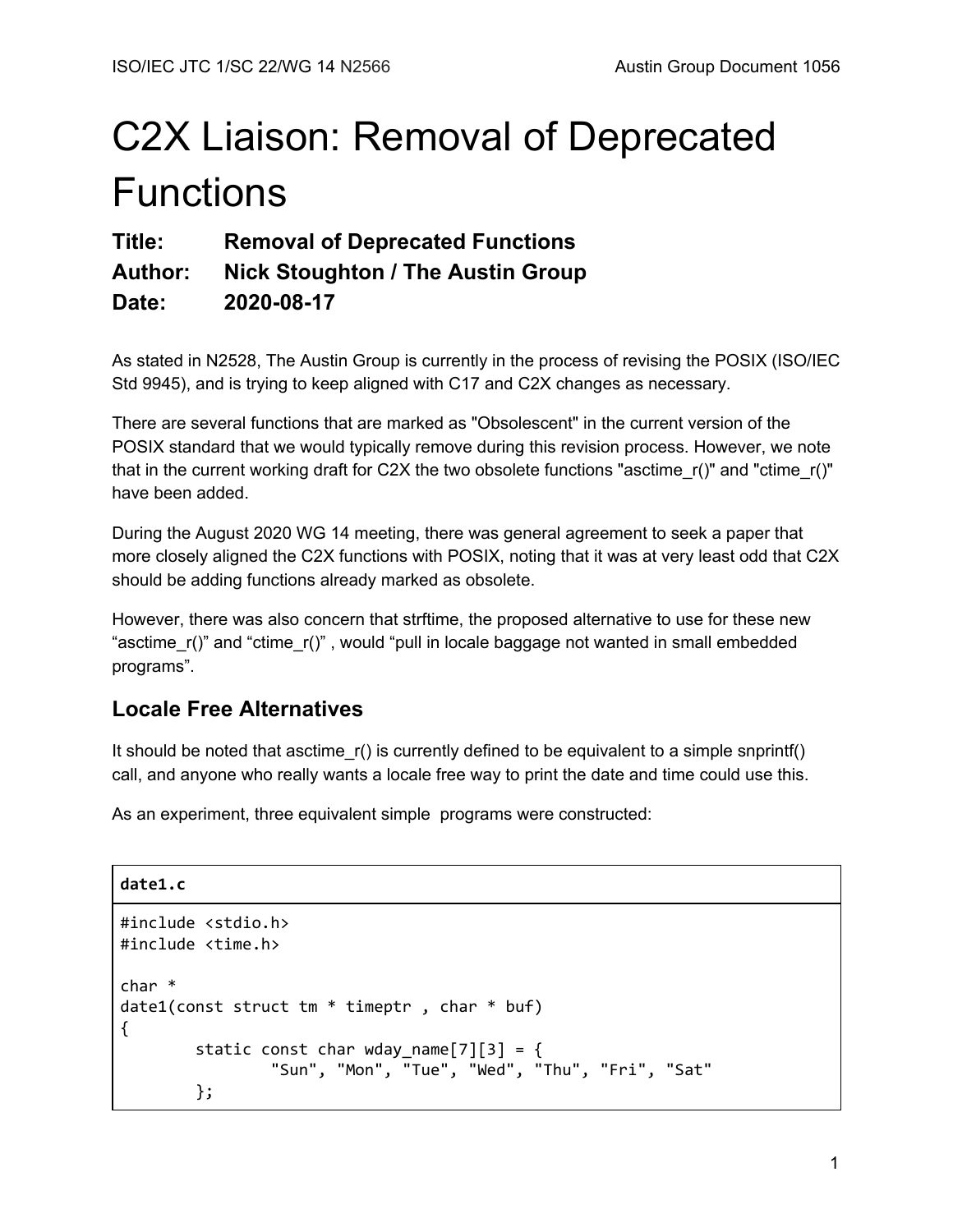```
static const char mon_name[12][3] = \{"Jan", "Feb", "Mar", "Apr", "May", "Jun",
                "Jul", "Aug", "Sep", "Oct", "Nov", "Dec"
        };
        snprintf ( buf , 26, "%.3s %.3s%3d %.2d:%.2d:%2d %d\n",
                wday_name[timeptr->tm_wday],
                mon name[timeptr->tm mon],
                timeptr->tm_mday, timeptr->tm_hour,
                timeptr->tm_min, timeptr->tm_sec,
                1900 + timeptr->tm_year);
        return buf ;
}
int
main(int argc, const char *argv[])
{
        char buf[26];
        time_t t = time(NULL);
        printf("%s", date1(localtime(&t), buf));
        return 0;
}
```
# **date2.c** #include <stdio.h> #include <time.h> int main(int argc, const char \*argv[]) { char buf[26]; time\_t  $t = time(NULL);$ printf("%s", asctime\_r(localtime(&t), buf)); return 0; }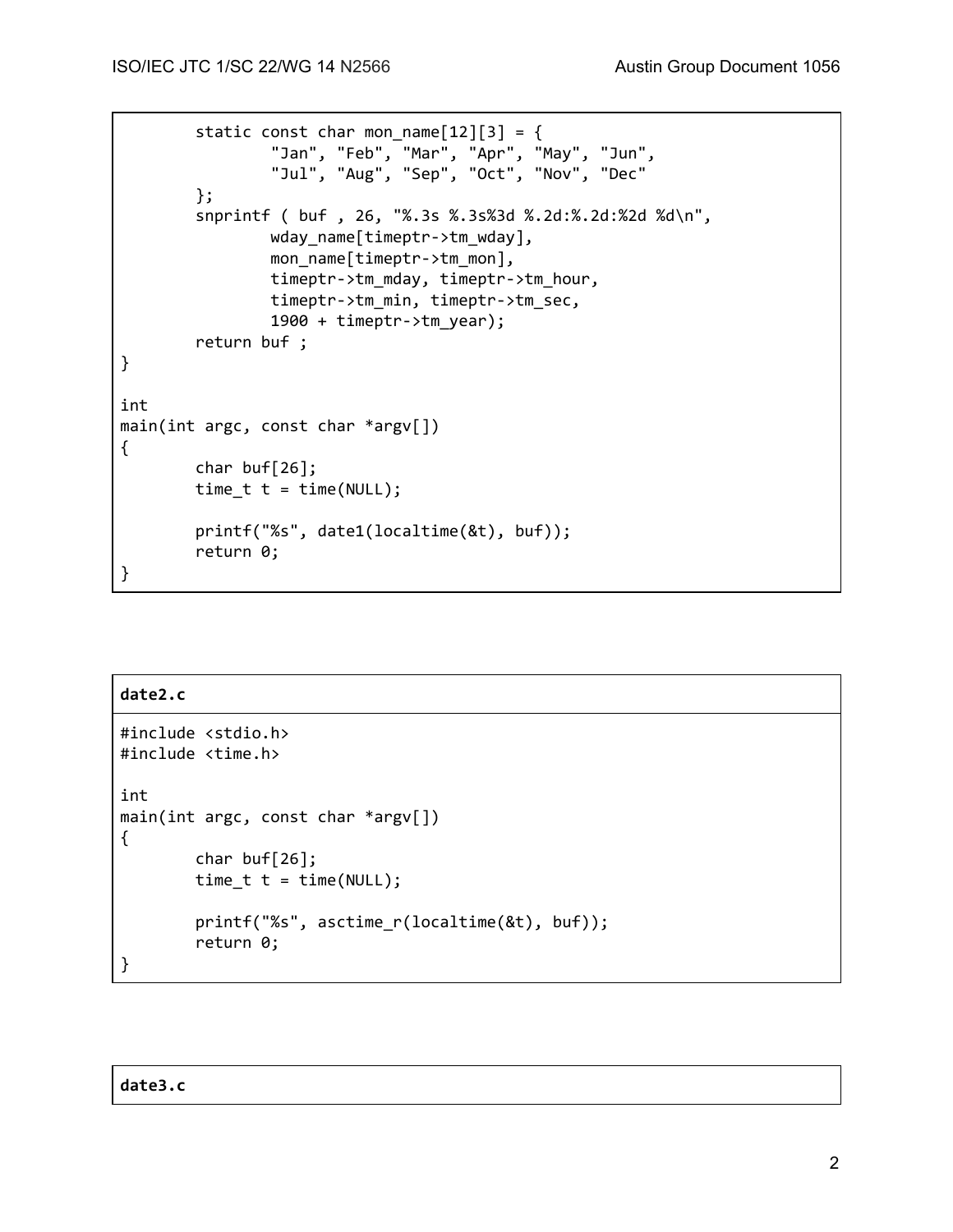```
#include <stdio.h>
#include <time.h>
int
main(int argc, const char *argv[])
{
        char buf[26];
        time_t t = time(NULL);struct tm *tm = localtime(&t);
        strftime(buf, sizeof(buf), "%a %b %e %T %Y\n", tm);
        printf("%s", buf);
        return 0;
}
```
These three examples were then compiled with gcc 9.3.0 at -O3 optimization on an Ubuntu Linux platform.

Using the "size" utility, we see:

| text | data | bss | dec  | hex | filename |
|------|------|-----|------|-----|----------|
| 2377 | 632  | 8   | 3017 | bc9 | date1    |
| 2063 | 632  | 8   | 2703 | a8f | date2    |
| 2102 | 632  | 8   | 2742 | ab6 | date3    |

Interestingly, the "**snprintf**" variant was the largest (and generated some "Note" level messages that the string could overflow if the year was out of normal range). The strftime() version is only about 40 bytes (1.4%) larger than the asctime\_r() version.

The original functions, asctime() and ctime(), were never marked as obsolete in C (though they have been marked as such in POSIX since Issue 7 in 2008), so it seems wrong to simply remove them both from the C standard. Instead they should be marked as obsolescent.

The new functions (**asctime\_r**() and **ctime\_r**()) do offer a safer API, with guarantees of data race safety etc.

Therefore this proposal offers two alternatives. The first version simply keeps what is there in the current draft, but makes it obsolete. Since it does seem unusual to ask implementations to provide these functions but simultaneously recommending that nobody uses them, a second version is offered that returns to the C17 wording, and marks those as obsolete.

# **Proposed Wording Changes, Version 1**

Change "7.27.3.1 The asctime functions":

Replace the Synopsis with:

# **Synopsis**

```
#include <time.h>
```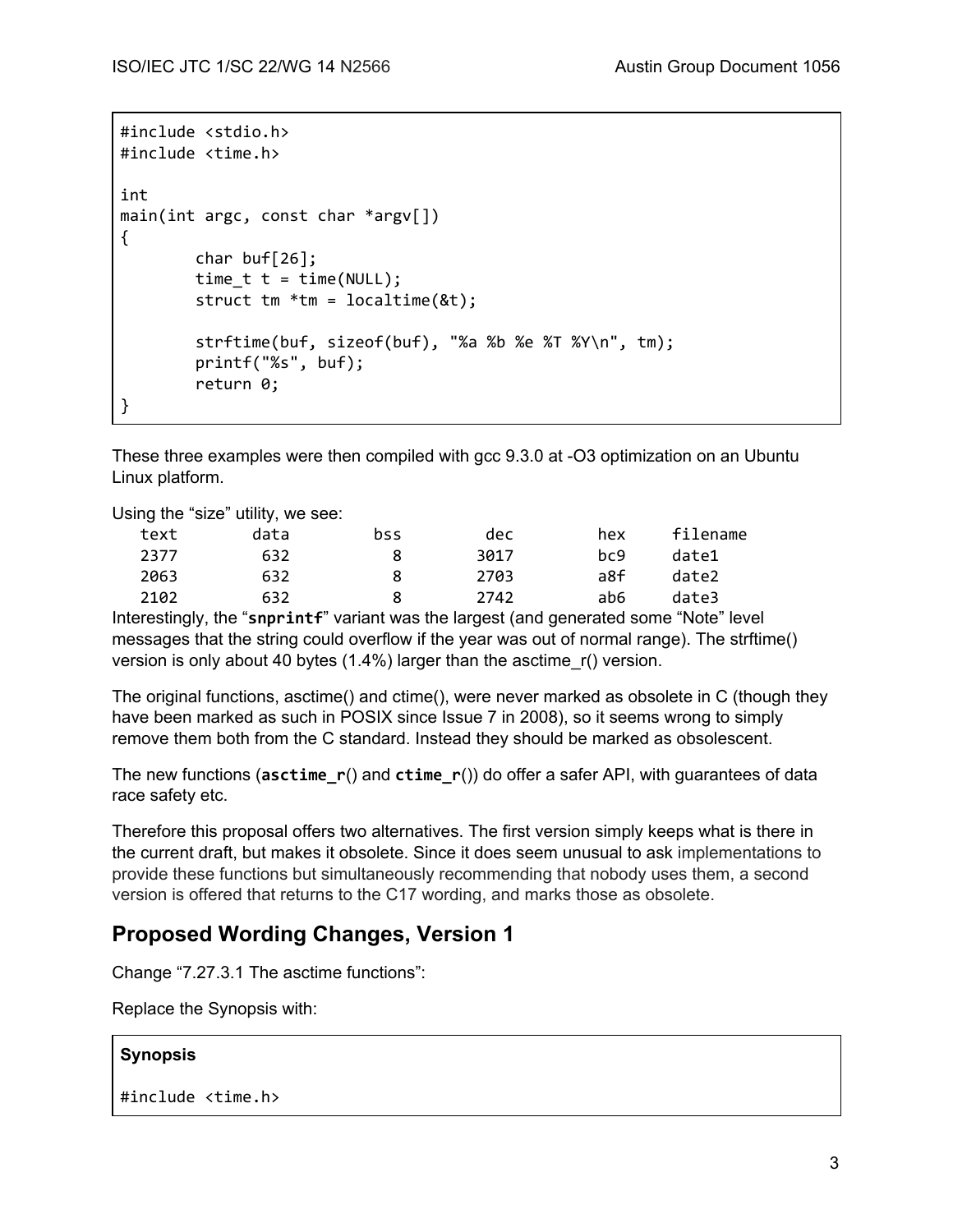[[deprecated]] char \* asctime(const struct tm \*timeptr); [[deprecated]] char \* asctime\_r(const struct tm \*timeptr, char \*buf);

Before paragraph 2, insert a new paragraph:

These functions are obsolescent and should be avoided in new code.

Similarly for "7.27.3.2 The ctime functions", replace the Synopsis with:

## **Synopsis**

```
#include <time.h>
[[deprecated]] char * ctime(const time_t *timer);
[[deprecated]] char * ctime r(const time t *timer, char *buf);
```
Add a new paragraph before paragraph 2:

These functions are obsolescent and should be avoided in new code.

# **Proposed Wording Changes, Version 2**

Change 7.27.3.1 in its entirety (note this is the wording from C17, plus the deprecated attribute and obsolescent warning):

# **7.27.3.1 The asctime function**

#### **Synopsis**

```
#include <time.h>
[[deprecated]] char * asctime(const struct tm *timeptr);
```
# **Description**

This function is obsolescent and should be avoided in new code.

The **asctime** function converts the broken-down time in the structure pointed to by timeptr into a string in the form

Sun Sep 16 01:03:52 1973\n\0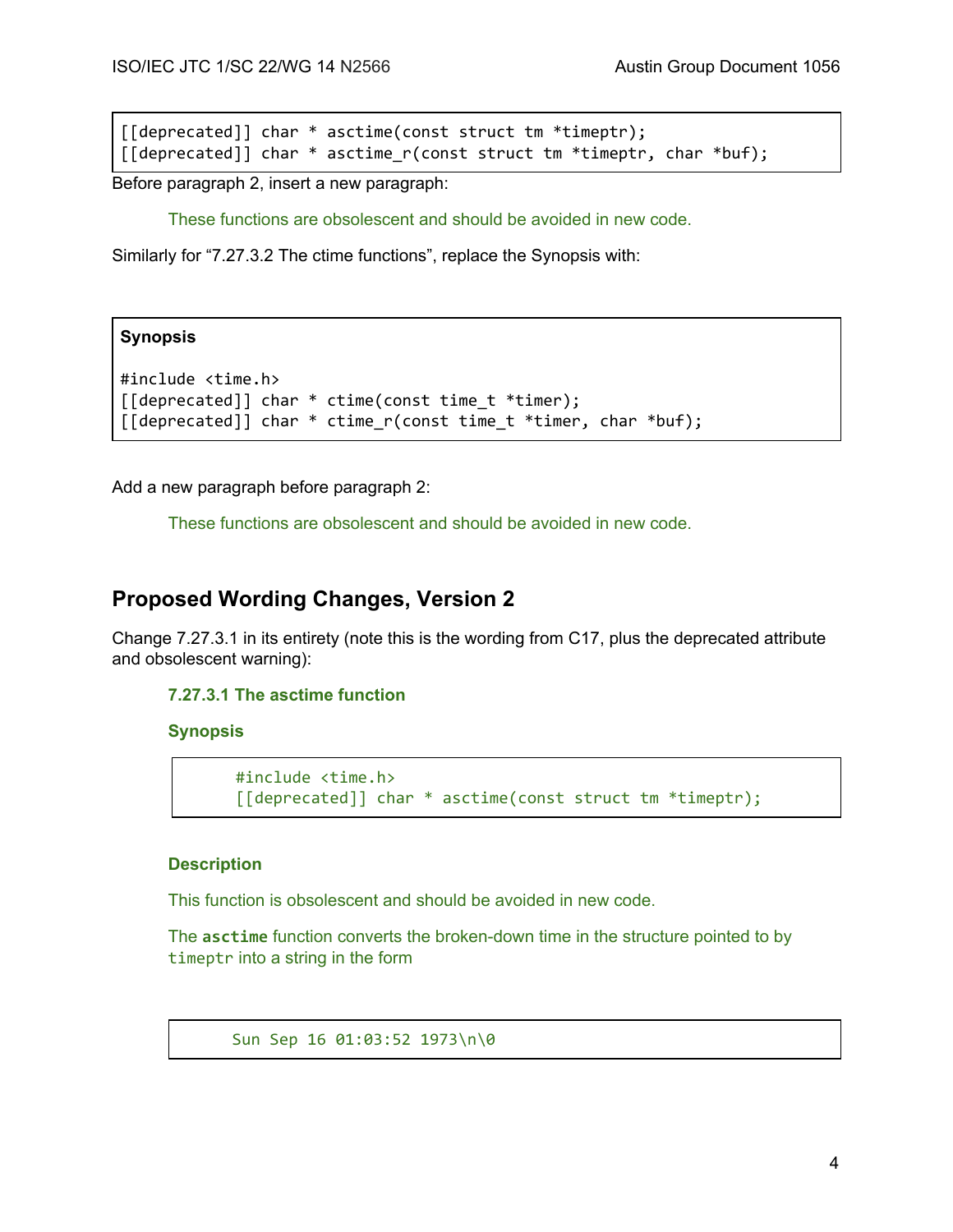using the equivalent of the following algorithm.

```
[[deprecated]] char * asctime(const struct tm *timeptr)
{
   static const char wday_name[7][3] = \{"Sun", "Mon", "Tue", "Wed", "Thu", "Fri", "Sat"
   };
   static const char mon name[12][3] = {
        "Jan", "Feb", "Mar", "Apr", "May", "Jun",
       "Jul", "Aug", "Sep", "Oct", "Nov", "Dec"
   };
   static char result[26];
   sprintf(result, "%.3s %.3s%3d %.2d:%.2d:%.2d %d\n",
        wday name[timeptr->tm wday],
        mon_name[timeptr->tm_mon],
       timeptr->tm_mday, timeptr->tm_hour,
       timeptr->tm_min, timeptr->tm_sec,
        1900 + timeptr->tm_year);
   return result;
}
```
If any of the members of the broken-down time contain values that are outside their normal ranges\*, the behavior of the **asctime** function is undefined. Likewise, if the calculated year exceeds four digits or is less than the year 1000, the behavior is undefined.

## **Returns**

The asctime function returns a pointer to the string.

\*) See 7.27.1

Change 7.27.3.2 in its entirety (note this is the wording from C17, plus the deprecated attribute and obsolescent warning):

### **7.27.3.2 The ctime function**

## **Synopsis**

#include <time.h> [[deprecated]] char \* ctime(const time\_t \*timer);

**Description**